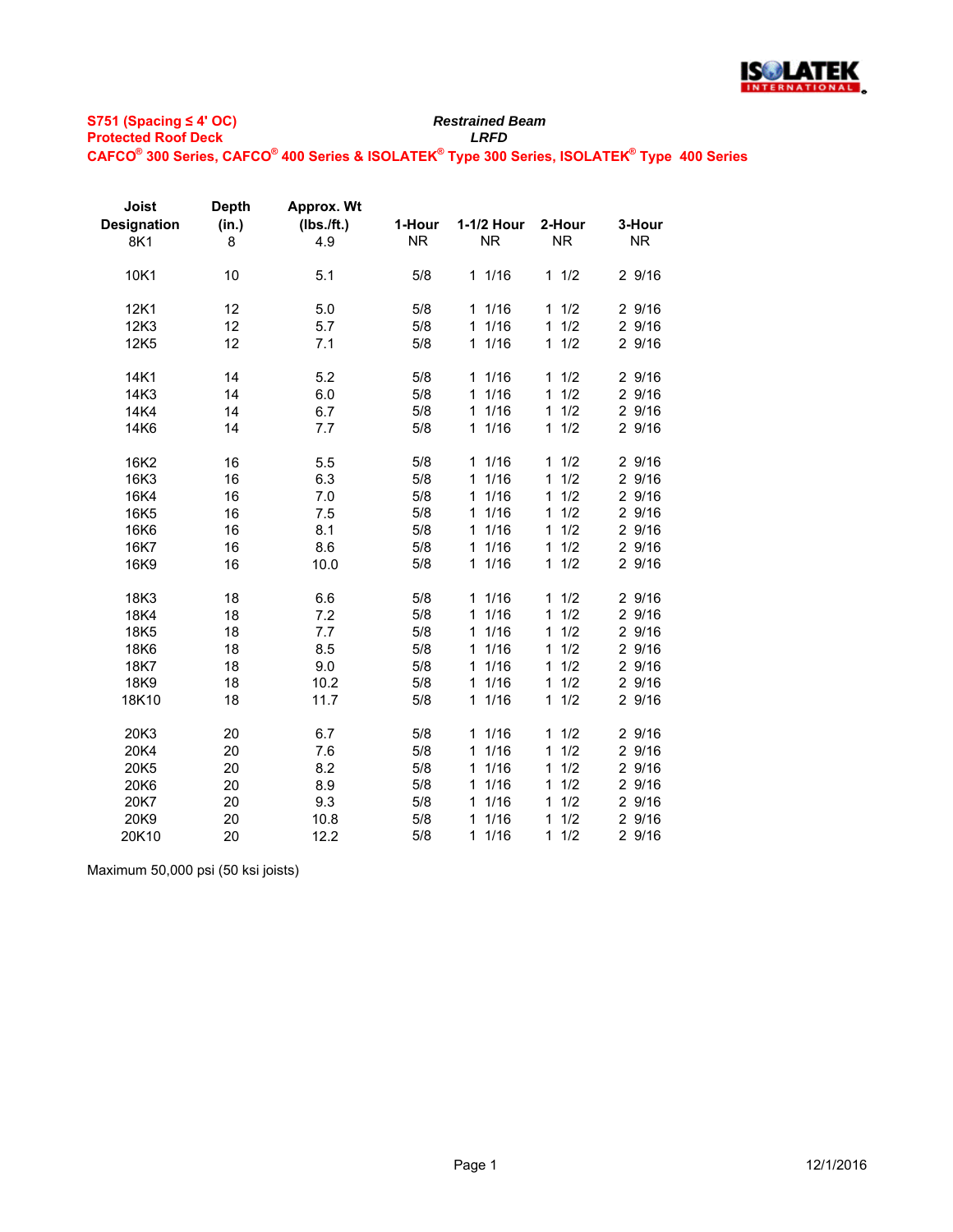

| Joist              | <b>Depth</b> | Approx. Wt |        |                      |                     |        |
|--------------------|--------------|------------|--------|----------------------|---------------------|--------|
| <b>Designation</b> | (in.)        | (Ibs./ft.) | 1-Hour | 1-1/2 Hour           | 2-Hour              | 3-Hour |
| 22K4               | 22           | 8.0        | 5/8    | 11/16                | 11/2                | 2 9/16 |
| 22K5               | 22           | 8.8        | 5/8    | 1/16<br>$\mathbf{1}$ | 1/2<br>1            | 2 9/16 |
| 22K6               | 22           | 9.2        | 5/8    | 1/16<br>1            | 1/2<br>1            | 2 9/16 |
| 22K7               | 22           | 9.7        | 5/8    | $\mathbf{1}$<br>1/16 | 1/2<br>1            | 2 9/16 |
| 22K9               | 22           | 11.9       | 5/8    | 1/16<br>1.           | $\mathbf{1}$<br>1/2 | 2 9/16 |
| 22K10              | 22           | 12.6       | 5/8    | 1/16<br>$\mathbf{1}$ | 1/2<br>1            | 2 9/16 |
| 22K11              | 22           | 13.8       | 5/8    | 1/16<br>1            | 1/2<br>1            | 2 9/16 |
| 24K4               | 24           | 8.4        | 5/8    | 11/16                | 11/2                | 2 9/16 |
| 24K5               | 24           | 9.3        | 5/8    | $\mathbf{1}$<br>1/16 | 1/2<br>1            | 2 9/16 |
| 24K6               | 24           | 9.7        | 5/8    | 1/16<br>1            | 1/2<br>1            | 2 9/16 |
| 24K7               | 24           | 10.1       | 5/8    | 1/16<br>1            | 1/2<br>1            | 2 9/16 |
| 24K8               | 24           | 11.5       | 5/8    | 1/16<br>$\mathbf{1}$ | 1/2<br>1            | 2 9/16 |
| 24K9               | 24           | 12.0       | 5/8    | 1/16<br>1.           | 1/2<br>$\mathbf{1}$ | 2 9/16 |
| 24K10              | 24           | 13.1       | 5/8    | 1/16<br>1            | 1/2<br>1            | 2 9/16 |
| 24K12              | 24           | 16.0       | 5/8    | 1/16<br>1            | 1/2<br>1            | 2 9/16 |
| 26K5               | 26           | 9.8        | 5/8    | 11/16                | 11/2                | 2 9/16 |
| 26K6               | 26           | 10.6       | 5/8    | 1/16<br>1            | 1/2<br>1            | 2 9/16 |
| 26K7               | 26           | 10.9       | 5/8    | 1/16<br>$\mathbf 1$  | 1/2<br>1            | 2 9/16 |
| 26K8               | 26           | 12.1       | 5/8    | 1/16<br>$\mathbf 1$  | 1/2<br>1.           | 2 9/16 |
| 26K9               | 26           | 12.2       | 5/8    | 1/16<br>$\mathbf{1}$ | 1/2<br>1            | 2 9/16 |
| 26K10              | 26           | 13.8       | 5/8    | 1/16<br>1.           | 1/2<br>1            | 2 9/16 |
| 26K12              | 26           | 16.6       | 5/8    | 1/16<br>$\mathbf 1$  | 1/2<br>1            | 2 9/16 |
| 28K6               | 28           | 11.4       | 5/8    | 1/16<br>$\mathbf{1}$ | 1/2<br>1            | 2 9/16 |
| 28K7               | 28           | 11.8       | 5/8    | 1/16<br>$\mathbf{1}$ | 1/2<br>1            | 2 9/16 |
| 28K8               | 28           | 12.7       | 5/8    | 1/16<br>1.           | 1/2<br>1            | 2 9/16 |
| 28K9               | 28           | 13.0       | 5/8    | 1/16<br>$\mathbf{1}$ | 1/2<br>1            | 2 9/16 |
| 28K10              | 28           | 14.3       | 5/8    | 1/16<br>$\mathbf 1$  | 1/2<br>1            | 2 9/16 |
| 28K12              | 28           | 17.1       | 5/8    | 1/16<br>1.           | 1/2<br>1            | 2 9/16 |
| 30K7               | 30           | 12.3       | 5/8    | 11/16                | 1/2<br>1            | 2 9/16 |
| 30K8               | 30           | 13.2       | 5/8    | $\mathbf{1}$<br>1/16 | 1<br>1/2            | 2 9/16 |
| 30K9               | 30           | 13.4       | 5/8    | 11/16                | 1/2<br>1            | 2 9/16 |
| 30K10              | 30           | 15.0       | 5/8    | 1/16<br>$\mathbf 1$  | 1/2<br>1            | 2 9/16 |
| 30K11              | 30           | 16.4       | 5/8    | 1<br>1/16            | 1/2<br>1            | 2 9/16 |
| 30K12              | 30           | 17.6       | 5/8    | 1/16<br>1            | 1/2<br>1            | 2 9/16 |
| 18LH02             | 18           | 10         | 5/8    | 11/16                | 1/2<br>1.           | 2 9/16 |
| 18LH03             | 18           | 11         | 5/8    | 1/16<br>1            | 1/2<br>1            | 2 9/16 |
| 18LH04             | 18           | 12         | 5/8    | 1/16<br>1.           | 11/2                | 2 9/16 |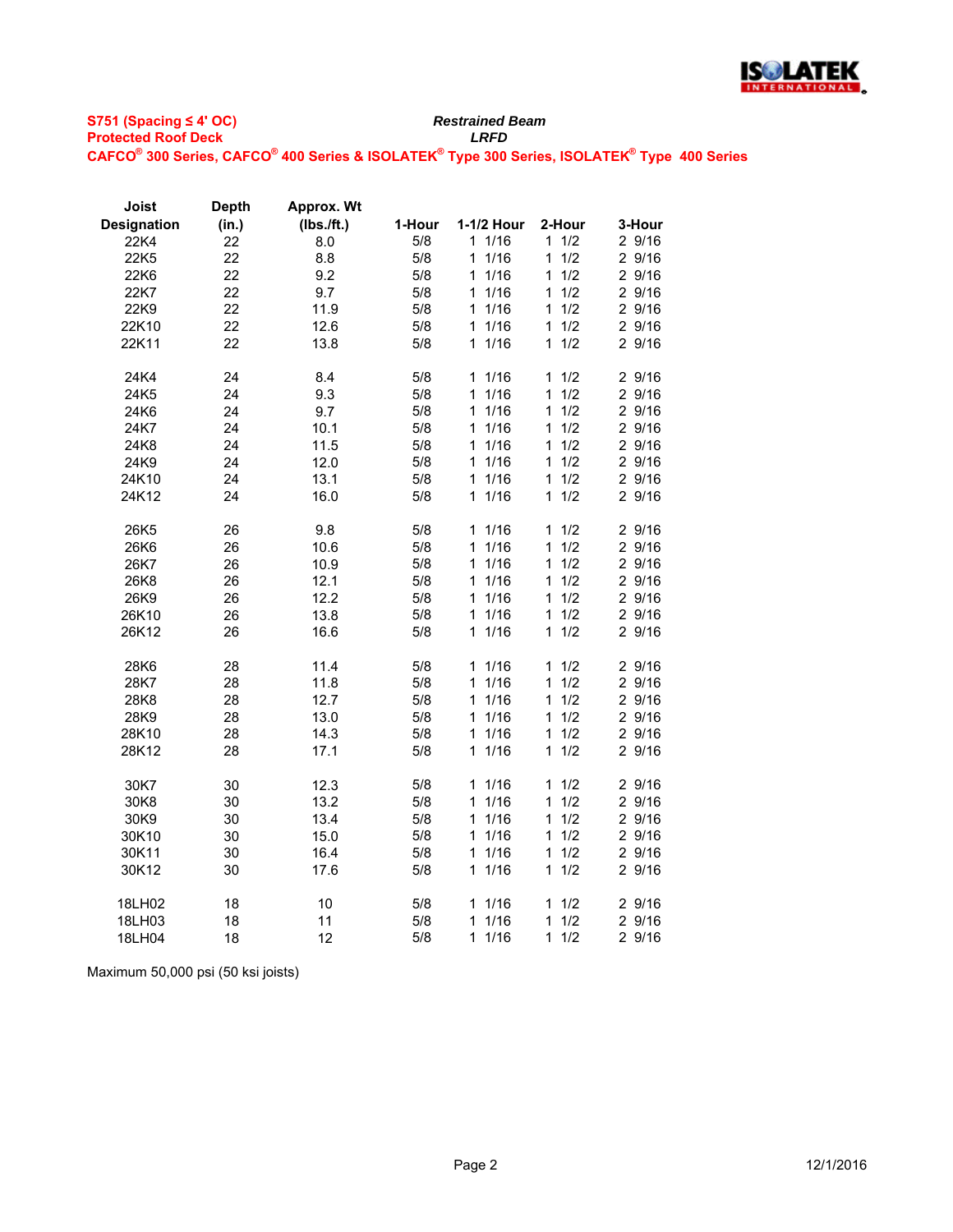

| Joist              | <b>Depth</b> | Approx. Wt |        |                      |                     |        |
|--------------------|--------------|------------|--------|----------------------|---------------------|--------|
| <b>Designation</b> | (in.)        | (Ibs./ft.) | 1-Hour | 1-1/2 Hour           | 2-Hour              | 3-Hour |
| 18LH05             | 18           | 15         | 5/8    | 11/16                | 11/2                | 2 9/16 |
| 18LH06             | 18           | 15         | 5/8    | 1/16<br>1            | 1/2<br>$\mathbf{1}$ | 2 9/16 |
| 18LH07             | 18           | 17         | 5/8    | 1/16<br>1            | 1/2<br>1            | 2 9/16 |
| 18LH08             | 18           | 19         | 5/8    | 1/16<br>1            | 1/2<br>1            | 2 9/16 |
| 18LH09             | 18           | 21         | 5/8    | 1/16<br>1            | 1/2<br>$\mathbf{1}$ | 2 9/16 |
| 20LH02             | 20           | 10         | 5/8    | 1/16<br>1            | 1/2<br>1            | 2 9/16 |
| 20LH03             | 20           | 11         | 5/8    | 1/16<br>1            | $\mathbf{1}$<br>1/2 | 2 9/16 |
| 20LH04             | 20           | 12         | 5/8    | 1/16<br>1            | 1/2<br>1            | 2 9/16 |
| 20LH05             | 20           | 14         | 5/8    | 1/16<br>1            | 1/2<br>1            | 2 9/16 |
| 20LH06             | 20           | 15         | 5/8    | 1/16<br>1            | 1/2<br>1            | 2 9/16 |
|                    | 20           | 17         | 5/8    | 1/16<br>1            | 1/2<br>1            | 2 9/16 |
| 20LH07             | 20           | 19         |        | 1/16<br>1            | 1<br>1/2            | 2 9/16 |
| 20LH08             |              |            | 5/8    | $1/16$               |                     |        |
| 20LH09             | 20           | 21         | 5/8    | 1                    | 1/2<br>$\mathbf{1}$ | 2 9/16 |
| 20LH10             | 20           | 23         | 5/8    | 1/16<br>1            | 1/2<br>$\mathbf{1}$ | 2 9/16 |
| 24LH03             | 24           | 11         | 5/8    | 1/16<br>1            | 1/2<br>1            | 2 9/16 |
| 24LH04             | 24           | 12         | 5/8    | 1/16<br>1            | 1/2<br>1            | 2 9/16 |
| 24LH05             | 24           | 13         | 5/8    | 1<br>1/16            | 1/2<br>1            | 2 9/16 |
| 24LH06             | 24           | 16         | 5/8    | 1/16<br>1            | 1/2<br>1            | 2 9/16 |
| 24LH07             | 24           | 17         | 5/8    | 1<br>1/16            | 1/2<br>$\mathbf{1}$ | 2 9/16 |
| 24LH08             | 24           | 18         | 5/8    | 1/16<br>1            | 1/2<br>1            | 2 9/16 |
| 24LH09             | 24           | 21         | 5/8    | 1/16<br>1            | 1/2<br>1            | 2 9/16 |
| 24LH10             | 24           | 23         | 5/8    | 1<br>1/16            | 1/2<br>1            | 2 9/16 |
| 24LH11             | 24           | 25         | 5/8    | 1<br>1/16            | $\mathbf{1}$<br>1/2 | 2 9/16 |
| 28LH05             | 28           | 13         | 5/8    | 1/16<br>1            | 1/2<br>1            | 29/16  |
| 28LH06             | 28           | 16         | 5/8    | 1/16<br>1            | $\mathbf{1}$<br>1/2 | 2 9/16 |
| 28LH07             | 28           | 17         | 5/8    | 1/16<br>1            | 1/2<br>1            | 2 9/16 |
| 28LH08             | 28           | 18         | 5/8    | 1/16<br>1            | 1/2<br>1            | 2 9/16 |
| 28LH09             | 28           | 21         | 5/8    | 1/16<br>1            | 1/2<br>1            | 2 9/16 |
| 28LH10             | 28           | 23         | 5/8    | 1/16<br>1            | 1/2<br>1            | 2 9/16 |
| 28LH11             | 28           | 25         | 5/8    | $\mathbf{1}$<br>1/16 | 1/2<br>1            | 2 9/16 |
| 28LH12             | 28           | 27         | 5/8    | 1/16<br>1            | 1/2<br>$\mathbf{1}$ | 2 9/16 |
| 28LH13             | 28           | 30         | 5/8    | 1/16<br>1            | 1/2<br>1            | 2 9/16 |
|                    |              |            |        |                      |                     |        |
| 32LH06             | 32           | 14         | 5/8    | 1/16<br>$\mathbf{1}$ | 1/2<br>1            | 2 9/16 |
| 32LH07             | 32           | 16         | 5/8    | 1<br>1/16            | 1<br>1/2            | 2 9/16 |
| 32LH08             | 32           | 17         | 5/8    | 1/16<br>1            | 1/2<br>1            | 2 9/16 |
| 32LH09             | 32           | 21         | 5/8    | 1/16<br>1            | 1/2<br>1            | 2 9/16 |
| 32LH10             | 32           | 21         | 5/8    | 1/16<br>1            | 1/2<br>1            | 2 9/16 |
| 32LH11             | 32           | 24         | 5/8    | 1/16<br>1            | 1/2<br>1            | 2 9/16 |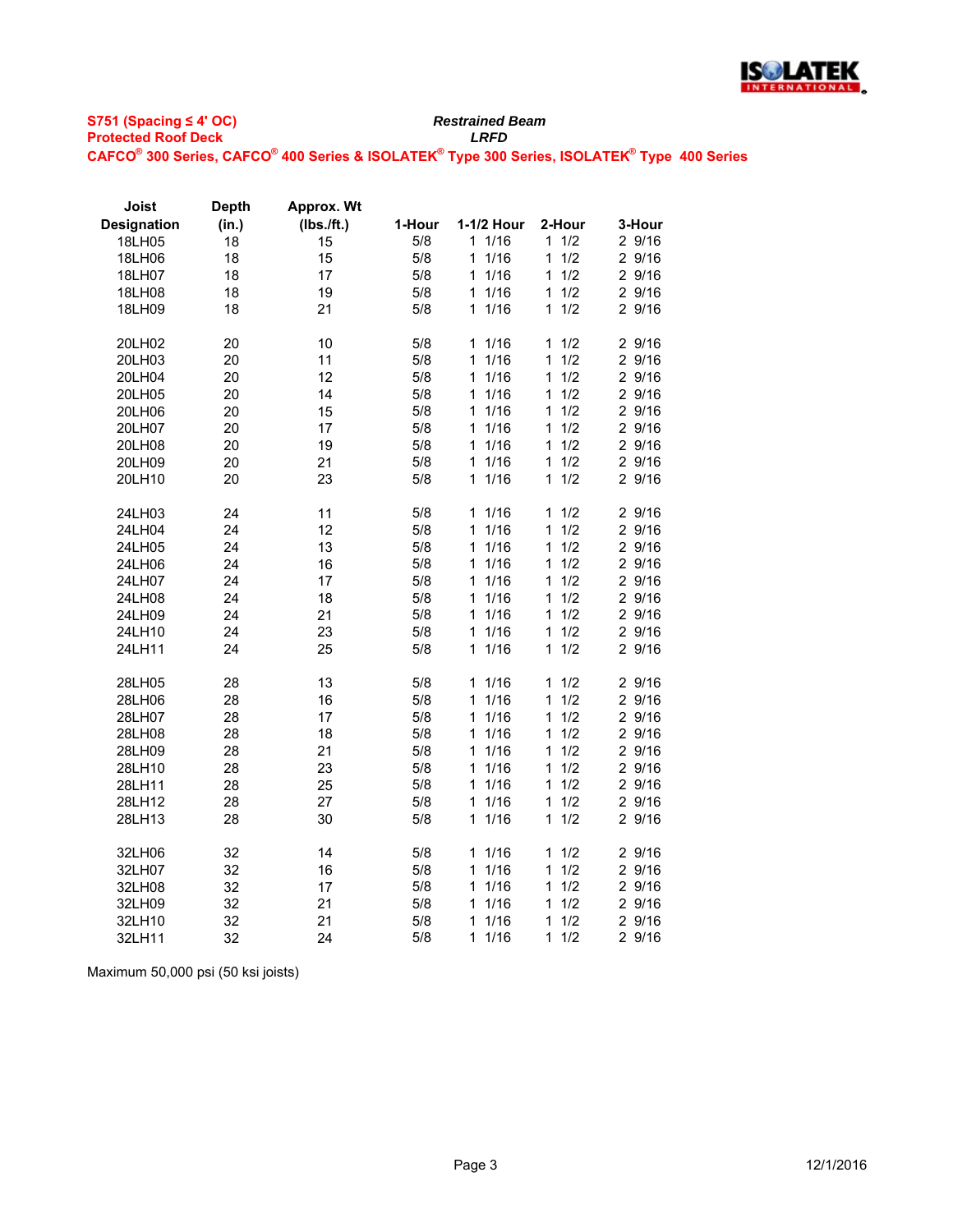

| (Ibs./ft.)<br><b>Designation</b><br>(in.)<br>1-Hour<br>1-1/2 Hour<br>2-Hour<br>3-Hour<br>5/8<br>11/16<br>1/2<br>32<br>27<br>1<br>29/16<br>32LH12<br>32<br>30<br>5/8<br>1/16<br>1/2<br>29/16<br>32LH13<br>1<br>1<br>32<br>33<br>5/8<br>1/2<br>2 9/16<br>32LH14<br>$\mathbf{1}$<br>1/16<br>$\mathbf{1}$<br>32<br>5/8<br>11/16<br>1/2<br>2 9/16<br>35<br>$\mathbf{1}$<br>32LH15<br>36<br>16<br>5/8<br>11/16<br>1/2<br>2 9/16<br>36LH07<br>1<br>1/2<br>36<br>18<br>5/8<br>1/16<br>$\mathbf{1}$<br>2 9/16<br>36LH08<br>1<br>5/8<br>1/2<br>36<br>21<br>1/16<br>$\mathbf{1}$<br>2 9/16<br>1<br>36LH09<br>1/16<br>1/2<br>2 9/16<br>21<br>5/8<br>$\mathbf{1}$<br>36LH10<br>36<br>1<br>1/16<br>23<br>5/8<br>1/2<br>29/16<br>36<br>1<br>1<br>36LH11<br>1/2<br>36<br>25<br>5/8<br>11/16<br>$\mathbf{1}$<br>29/16<br>36LH12<br>36<br>30<br>5/8<br>1/16<br>1/2<br>2 9/16<br>36LH13<br>1<br>1<br>36<br>5/8<br>1/16<br>1/2<br>36LH14<br>36<br>2 9/16<br>1<br>1<br>1/16<br>1/2<br>36LH15<br>36<br>36<br>5/8<br>$\mathbf{1}$<br>$\mathbf{1}$<br>2 9/16<br>5/8<br>11/16<br>1/2<br>2 9/16<br>40LH08<br>40<br>16<br>1<br>40<br>21<br>5/8<br>1/16<br>$\mathbf{1}$<br>1/2<br>29/16<br>40LH09<br>1<br>1/2<br>5/8<br>1/16<br>2 9/16<br>40<br>21<br>1<br>1<br>40LH10<br>22<br>5/8<br>1/16<br>1/2<br>40LH11<br>40<br>2 9/16<br>1<br>1<br>25<br>1/2<br>2 9/16<br>40<br>5/8<br>1/16<br>$\mathbf{1}$<br>40LH12<br>1<br>1/16<br>1/2<br>2 9/16<br>40<br>30<br>5/8<br>$\mathbf{1}$<br>40LH13<br>1<br>40<br>35<br>5/8<br>11/16<br>$\mathbf{1}$<br>1/2<br>29/16<br>40LH14<br>40<br>36<br>5/8<br>1/16<br>1/2<br>2 9/16<br>40LH15<br>1<br>1<br>5/8<br>1/16<br>1/2<br>40LH16<br>40<br>42<br>2 9/16<br>1<br>1<br>5/8<br>1/16<br>1/2<br>2 9/16<br>44<br>19<br>1<br>1<br>44LH09<br>44<br>21<br>5/8<br>1/16<br>1/2<br>2 9/16<br>44LH10<br>$\mathbf{1}$<br>$\mathbf{1}$<br>22<br>2 9/16<br>44LH11<br>44<br>5/8<br>$\mathbf{1}$<br>1/16<br>$\mathbf{1}$<br>1/2<br>44<br>25<br>5/8<br>1/16<br>1/2<br>2 9/16<br>44LH12<br>1<br>1<br>44<br>30<br>5/8<br>1/2<br>1/16<br>2 9/16<br>44LH13<br>1<br>1<br>31<br>1/2<br>2 9/16<br>44<br>5/8<br>1/16<br>$\mathbf{1}$<br>44LH14<br>1<br>1/16<br>1/2<br>2 9/16<br>44<br>36<br>5/8<br>$\mathbf{1}$<br>44LH15<br>1<br>11/16<br>44<br>5/8<br>$\mathbf{1}$<br>1/2<br>2 9/16<br>44LH16<br>42<br>$1/16$<br>1/2<br>2 9/16<br>44LH17<br>44<br>47<br>5/8<br>1.<br>1.<br>21<br>5/8<br>11/16<br>1/2<br>2 9/16<br>48LH10<br>48<br>1<br>22<br>1/2<br>2 9/16<br>48LH11<br>48<br>5/8<br>1/16<br>$\mathbf{1}$<br>1<br>25<br>48<br>11/16<br>1/2<br>2 9/16<br>48LH12<br>5/8<br>$\mathbf{1}$<br>29<br>2 9/16<br>48LH13<br>48<br>5/8<br>11/16<br>1.<br>1/2<br>48LH14<br>48<br>5/8<br>11/16<br>11/2<br>29/16<br>32<br>5/8<br>48<br>36<br>11/16<br>1/2<br>48LH15<br>1.<br>29/16<br>48<br>42<br>5/8<br>11/16<br>11/2<br>2 9/16<br>48LH16<br>5/8<br>11/16<br>11/2<br>2 9/16<br>48<br>47<br>48LH17<br>5/8<br>11/16<br>52DLH10<br>52<br>25<br>11/2<br>29/16<br>52DLH11<br>52<br>26<br>5/8<br>11/16<br>11/2<br>2 9/16 | Joist | <b>Depth</b> | Approx. Wt |  |  |
|------------------------------------------------------------------------------------------------------------------------------------------------------------------------------------------------------------------------------------------------------------------------------------------------------------------------------------------------------------------------------------------------------------------------------------------------------------------------------------------------------------------------------------------------------------------------------------------------------------------------------------------------------------------------------------------------------------------------------------------------------------------------------------------------------------------------------------------------------------------------------------------------------------------------------------------------------------------------------------------------------------------------------------------------------------------------------------------------------------------------------------------------------------------------------------------------------------------------------------------------------------------------------------------------------------------------------------------------------------------------------------------------------------------------------------------------------------------------------------------------------------------------------------------------------------------------------------------------------------------------------------------------------------------------------------------------------------------------------------------------------------------------------------------------------------------------------------------------------------------------------------------------------------------------------------------------------------------------------------------------------------------------------------------------------------------------------------------------------------------------------------------------------------------------------------------------------------------------------------------------------------------------------------------------------------------------------------------------------------------------------------------------------------------------------------------------------------------------------------------------------------------------------------------------------------------------------------------------------------------------------------------------------------------------------------------------------------------------------------------------------------------------------------------------------------------------------------------------------------------------------------------------------------------------------------------------------------------------------------|-------|--------------|------------|--|--|
|                                                                                                                                                                                                                                                                                                                                                                                                                                                                                                                                                                                                                                                                                                                                                                                                                                                                                                                                                                                                                                                                                                                                                                                                                                                                                                                                                                                                                                                                                                                                                                                                                                                                                                                                                                                                                                                                                                                                                                                                                                                                                                                                                                                                                                                                                                                                                                                                                                                                                                                                                                                                                                                                                                                                                                                                                                                                                                                                                                                    |       |              |            |  |  |
|                                                                                                                                                                                                                                                                                                                                                                                                                                                                                                                                                                                                                                                                                                                                                                                                                                                                                                                                                                                                                                                                                                                                                                                                                                                                                                                                                                                                                                                                                                                                                                                                                                                                                                                                                                                                                                                                                                                                                                                                                                                                                                                                                                                                                                                                                                                                                                                                                                                                                                                                                                                                                                                                                                                                                                                                                                                                                                                                                                                    |       |              |            |  |  |
|                                                                                                                                                                                                                                                                                                                                                                                                                                                                                                                                                                                                                                                                                                                                                                                                                                                                                                                                                                                                                                                                                                                                                                                                                                                                                                                                                                                                                                                                                                                                                                                                                                                                                                                                                                                                                                                                                                                                                                                                                                                                                                                                                                                                                                                                                                                                                                                                                                                                                                                                                                                                                                                                                                                                                                                                                                                                                                                                                                                    |       |              |            |  |  |
|                                                                                                                                                                                                                                                                                                                                                                                                                                                                                                                                                                                                                                                                                                                                                                                                                                                                                                                                                                                                                                                                                                                                                                                                                                                                                                                                                                                                                                                                                                                                                                                                                                                                                                                                                                                                                                                                                                                                                                                                                                                                                                                                                                                                                                                                                                                                                                                                                                                                                                                                                                                                                                                                                                                                                                                                                                                                                                                                                                                    |       |              |            |  |  |
|                                                                                                                                                                                                                                                                                                                                                                                                                                                                                                                                                                                                                                                                                                                                                                                                                                                                                                                                                                                                                                                                                                                                                                                                                                                                                                                                                                                                                                                                                                                                                                                                                                                                                                                                                                                                                                                                                                                                                                                                                                                                                                                                                                                                                                                                                                                                                                                                                                                                                                                                                                                                                                                                                                                                                                                                                                                                                                                                                                                    |       |              |            |  |  |
|                                                                                                                                                                                                                                                                                                                                                                                                                                                                                                                                                                                                                                                                                                                                                                                                                                                                                                                                                                                                                                                                                                                                                                                                                                                                                                                                                                                                                                                                                                                                                                                                                                                                                                                                                                                                                                                                                                                                                                                                                                                                                                                                                                                                                                                                                                                                                                                                                                                                                                                                                                                                                                                                                                                                                                                                                                                                                                                                                                                    |       |              |            |  |  |
|                                                                                                                                                                                                                                                                                                                                                                                                                                                                                                                                                                                                                                                                                                                                                                                                                                                                                                                                                                                                                                                                                                                                                                                                                                                                                                                                                                                                                                                                                                                                                                                                                                                                                                                                                                                                                                                                                                                                                                                                                                                                                                                                                                                                                                                                                                                                                                                                                                                                                                                                                                                                                                                                                                                                                                                                                                                                                                                                                                                    |       |              |            |  |  |
|                                                                                                                                                                                                                                                                                                                                                                                                                                                                                                                                                                                                                                                                                                                                                                                                                                                                                                                                                                                                                                                                                                                                                                                                                                                                                                                                                                                                                                                                                                                                                                                                                                                                                                                                                                                                                                                                                                                                                                                                                                                                                                                                                                                                                                                                                                                                                                                                                                                                                                                                                                                                                                                                                                                                                                                                                                                                                                                                                                                    |       |              |            |  |  |
|                                                                                                                                                                                                                                                                                                                                                                                                                                                                                                                                                                                                                                                                                                                                                                                                                                                                                                                                                                                                                                                                                                                                                                                                                                                                                                                                                                                                                                                                                                                                                                                                                                                                                                                                                                                                                                                                                                                                                                                                                                                                                                                                                                                                                                                                                                                                                                                                                                                                                                                                                                                                                                                                                                                                                                                                                                                                                                                                                                                    |       |              |            |  |  |
|                                                                                                                                                                                                                                                                                                                                                                                                                                                                                                                                                                                                                                                                                                                                                                                                                                                                                                                                                                                                                                                                                                                                                                                                                                                                                                                                                                                                                                                                                                                                                                                                                                                                                                                                                                                                                                                                                                                                                                                                                                                                                                                                                                                                                                                                                                                                                                                                                                                                                                                                                                                                                                                                                                                                                                                                                                                                                                                                                                                    |       |              |            |  |  |
|                                                                                                                                                                                                                                                                                                                                                                                                                                                                                                                                                                                                                                                                                                                                                                                                                                                                                                                                                                                                                                                                                                                                                                                                                                                                                                                                                                                                                                                                                                                                                                                                                                                                                                                                                                                                                                                                                                                                                                                                                                                                                                                                                                                                                                                                                                                                                                                                                                                                                                                                                                                                                                                                                                                                                                                                                                                                                                                                                                                    |       |              |            |  |  |
|                                                                                                                                                                                                                                                                                                                                                                                                                                                                                                                                                                                                                                                                                                                                                                                                                                                                                                                                                                                                                                                                                                                                                                                                                                                                                                                                                                                                                                                                                                                                                                                                                                                                                                                                                                                                                                                                                                                                                                                                                                                                                                                                                                                                                                                                                                                                                                                                                                                                                                                                                                                                                                                                                                                                                                                                                                                                                                                                                                                    |       |              |            |  |  |
|                                                                                                                                                                                                                                                                                                                                                                                                                                                                                                                                                                                                                                                                                                                                                                                                                                                                                                                                                                                                                                                                                                                                                                                                                                                                                                                                                                                                                                                                                                                                                                                                                                                                                                                                                                                                                                                                                                                                                                                                                                                                                                                                                                                                                                                                                                                                                                                                                                                                                                                                                                                                                                                                                                                                                                                                                                                                                                                                                                                    |       |              |            |  |  |
|                                                                                                                                                                                                                                                                                                                                                                                                                                                                                                                                                                                                                                                                                                                                                                                                                                                                                                                                                                                                                                                                                                                                                                                                                                                                                                                                                                                                                                                                                                                                                                                                                                                                                                                                                                                                                                                                                                                                                                                                                                                                                                                                                                                                                                                                                                                                                                                                                                                                                                                                                                                                                                                                                                                                                                                                                                                                                                                                                                                    |       |              |            |  |  |
|                                                                                                                                                                                                                                                                                                                                                                                                                                                                                                                                                                                                                                                                                                                                                                                                                                                                                                                                                                                                                                                                                                                                                                                                                                                                                                                                                                                                                                                                                                                                                                                                                                                                                                                                                                                                                                                                                                                                                                                                                                                                                                                                                                                                                                                                                                                                                                                                                                                                                                                                                                                                                                                                                                                                                                                                                                                                                                                                                                                    |       |              |            |  |  |
|                                                                                                                                                                                                                                                                                                                                                                                                                                                                                                                                                                                                                                                                                                                                                                                                                                                                                                                                                                                                                                                                                                                                                                                                                                                                                                                                                                                                                                                                                                                                                                                                                                                                                                                                                                                                                                                                                                                                                                                                                                                                                                                                                                                                                                                                                                                                                                                                                                                                                                                                                                                                                                                                                                                                                                                                                                                                                                                                                                                    |       |              |            |  |  |
|                                                                                                                                                                                                                                                                                                                                                                                                                                                                                                                                                                                                                                                                                                                                                                                                                                                                                                                                                                                                                                                                                                                                                                                                                                                                                                                                                                                                                                                                                                                                                                                                                                                                                                                                                                                                                                                                                                                                                                                                                                                                                                                                                                                                                                                                                                                                                                                                                                                                                                                                                                                                                                                                                                                                                                                                                                                                                                                                                                                    |       |              |            |  |  |
|                                                                                                                                                                                                                                                                                                                                                                                                                                                                                                                                                                                                                                                                                                                                                                                                                                                                                                                                                                                                                                                                                                                                                                                                                                                                                                                                                                                                                                                                                                                                                                                                                                                                                                                                                                                                                                                                                                                                                                                                                                                                                                                                                                                                                                                                                                                                                                                                                                                                                                                                                                                                                                                                                                                                                                                                                                                                                                                                                                                    |       |              |            |  |  |
|                                                                                                                                                                                                                                                                                                                                                                                                                                                                                                                                                                                                                                                                                                                                                                                                                                                                                                                                                                                                                                                                                                                                                                                                                                                                                                                                                                                                                                                                                                                                                                                                                                                                                                                                                                                                                                                                                                                                                                                                                                                                                                                                                                                                                                                                                                                                                                                                                                                                                                                                                                                                                                                                                                                                                                                                                                                                                                                                                                                    |       |              |            |  |  |
|                                                                                                                                                                                                                                                                                                                                                                                                                                                                                                                                                                                                                                                                                                                                                                                                                                                                                                                                                                                                                                                                                                                                                                                                                                                                                                                                                                                                                                                                                                                                                                                                                                                                                                                                                                                                                                                                                                                                                                                                                                                                                                                                                                                                                                                                                                                                                                                                                                                                                                                                                                                                                                                                                                                                                                                                                                                                                                                                                                                    |       |              |            |  |  |
|                                                                                                                                                                                                                                                                                                                                                                                                                                                                                                                                                                                                                                                                                                                                                                                                                                                                                                                                                                                                                                                                                                                                                                                                                                                                                                                                                                                                                                                                                                                                                                                                                                                                                                                                                                                                                                                                                                                                                                                                                                                                                                                                                                                                                                                                                                                                                                                                                                                                                                                                                                                                                                                                                                                                                                                                                                                                                                                                                                                    |       |              |            |  |  |
|                                                                                                                                                                                                                                                                                                                                                                                                                                                                                                                                                                                                                                                                                                                                                                                                                                                                                                                                                                                                                                                                                                                                                                                                                                                                                                                                                                                                                                                                                                                                                                                                                                                                                                                                                                                                                                                                                                                                                                                                                                                                                                                                                                                                                                                                                                                                                                                                                                                                                                                                                                                                                                                                                                                                                                                                                                                                                                                                                                                    |       |              |            |  |  |
|                                                                                                                                                                                                                                                                                                                                                                                                                                                                                                                                                                                                                                                                                                                                                                                                                                                                                                                                                                                                                                                                                                                                                                                                                                                                                                                                                                                                                                                                                                                                                                                                                                                                                                                                                                                                                                                                                                                                                                                                                                                                                                                                                                                                                                                                                                                                                                                                                                                                                                                                                                                                                                                                                                                                                                                                                                                                                                                                                                                    |       |              |            |  |  |
|                                                                                                                                                                                                                                                                                                                                                                                                                                                                                                                                                                                                                                                                                                                                                                                                                                                                                                                                                                                                                                                                                                                                                                                                                                                                                                                                                                                                                                                                                                                                                                                                                                                                                                                                                                                                                                                                                                                                                                                                                                                                                                                                                                                                                                                                                                                                                                                                                                                                                                                                                                                                                                                                                                                                                                                                                                                                                                                                                                                    |       |              |            |  |  |
|                                                                                                                                                                                                                                                                                                                                                                                                                                                                                                                                                                                                                                                                                                                                                                                                                                                                                                                                                                                                                                                                                                                                                                                                                                                                                                                                                                                                                                                                                                                                                                                                                                                                                                                                                                                                                                                                                                                                                                                                                                                                                                                                                                                                                                                                                                                                                                                                                                                                                                                                                                                                                                                                                                                                                                                                                                                                                                                                                                                    |       |              |            |  |  |
|                                                                                                                                                                                                                                                                                                                                                                                                                                                                                                                                                                                                                                                                                                                                                                                                                                                                                                                                                                                                                                                                                                                                                                                                                                                                                                                                                                                                                                                                                                                                                                                                                                                                                                                                                                                                                                                                                                                                                                                                                                                                                                                                                                                                                                                                                                                                                                                                                                                                                                                                                                                                                                                                                                                                                                                                                                                                                                                                                                                    |       |              |            |  |  |
|                                                                                                                                                                                                                                                                                                                                                                                                                                                                                                                                                                                                                                                                                                                                                                                                                                                                                                                                                                                                                                                                                                                                                                                                                                                                                                                                                                                                                                                                                                                                                                                                                                                                                                                                                                                                                                                                                                                                                                                                                                                                                                                                                                                                                                                                                                                                                                                                                                                                                                                                                                                                                                                                                                                                                                                                                                                                                                                                                                                    |       |              |            |  |  |
|                                                                                                                                                                                                                                                                                                                                                                                                                                                                                                                                                                                                                                                                                                                                                                                                                                                                                                                                                                                                                                                                                                                                                                                                                                                                                                                                                                                                                                                                                                                                                                                                                                                                                                                                                                                                                                                                                                                                                                                                                                                                                                                                                                                                                                                                                                                                                                                                                                                                                                                                                                                                                                                                                                                                                                                                                                                                                                                                                                                    |       |              |            |  |  |
|                                                                                                                                                                                                                                                                                                                                                                                                                                                                                                                                                                                                                                                                                                                                                                                                                                                                                                                                                                                                                                                                                                                                                                                                                                                                                                                                                                                                                                                                                                                                                                                                                                                                                                                                                                                                                                                                                                                                                                                                                                                                                                                                                                                                                                                                                                                                                                                                                                                                                                                                                                                                                                                                                                                                                                                                                                                                                                                                                                                    |       |              |            |  |  |
|                                                                                                                                                                                                                                                                                                                                                                                                                                                                                                                                                                                                                                                                                                                                                                                                                                                                                                                                                                                                                                                                                                                                                                                                                                                                                                                                                                                                                                                                                                                                                                                                                                                                                                                                                                                                                                                                                                                                                                                                                                                                                                                                                                                                                                                                                                                                                                                                                                                                                                                                                                                                                                                                                                                                                                                                                                                                                                                                                                                    |       |              |            |  |  |
|                                                                                                                                                                                                                                                                                                                                                                                                                                                                                                                                                                                                                                                                                                                                                                                                                                                                                                                                                                                                                                                                                                                                                                                                                                                                                                                                                                                                                                                                                                                                                                                                                                                                                                                                                                                                                                                                                                                                                                                                                                                                                                                                                                                                                                                                                                                                                                                                                                                                                                                                                                                                                                                                                                                                                                                                                                                                                                                                                                                    |       |              |            |  |  |
|                                                                                                                                                                                                                                                                                                                                                                                                                                                                                                                                                                                                                                                                                                                                                                                                                                                                                                                                                                                                                                                                                                                                                                                                                                                                                                                                                                                                                                                                                                                                                                                                                                                                                                                                                                                                                                                                                                                                                                                                                                                                                                                                                                                                                                                                                                                                                                                                                                                                                                                                                                                                                                                                                                                                                                                                                                                                                                                                                                                    |       |              |            |  |  |
|                                                                                                                                                                                                                                                                                                                                                                                                                                                                                                                                                                                                                                                                                                                                                                                                                                                                                                                                                                                                                                                                                                                                                                                                                                                                                                                                                                                                                                                                                                                                                                                                                                                                                                                                                                                                                                                                                                                                                                                                                                                                                                                                                                                                                                                                                                                                                                                                                                                                                                                                                                                                                                                                                                                                                                                                                                                                                                                                                                                    |       |              |            |  |  |
|                                                                                                                                                                                                                                                                                                                                                                                                                                                                                                                                                                                                                                                                                                                                                                                                                                                                                                                                                                                                                                                                                                                                                                                                                                                                                                                                                                                                                                                                                                                                                                                                                                                                                                                                                                                                                                                                                                                                                                                                                                                                                                                                                                                                                                                                                                                                                                                                                                                                                                                                                                                                                                                                                                                                                                                                                                                                                                                                                                                    |       |              |            |  |  |
|                                                                                                                                                                                                                                                                                                                                                                                                                                                                                                                                                                                                                                                                                                                                                                                                                                                                                                                                                                                                                                                                                                                                                                                                                                                                                                                                                                                                                                                                                                                                                                                                                                                                                                                                                                                                                                                                                                                                                                                                                                                                                                                                                                                                                                                                                                                                                                                                                                                                                                                                                                                                                                                                                                                                                                                                                                                                                                                                                                                    |       |              |            |  |  |
|                                                                                                                                                                                                                                                                                                                                                                                                                                                                                                                                                                                                                                                                                                                                                                                                                                                                                                                                                                                                                                                                                                                                                                                                                                                                                                                                                                                                                                                                                                                                                                                                                                                                                                                                                                                                                                                                                                                                                                                                                                                                                                                                                                                                                                                                                                                                                                                                                                                                                                                                                                                                                                                                                                                                                                                                                                                                                                                                                                                    |       |              |            |  |  |
|                                                                                                                                                                                                                                                                                                                                                                                                                                                                                                                                                                                                                                                                                                                                                                                                                                                                                                                                                                                                                                                                                                                                                                                                                                                                                                                                                                                                                                                                                                                                                                                                                                                                                                                                                                                                                                                                                                                                                                                                                                                                                                                                                                                                                                                                                                                                                                                                                                                                                                                                                                                                                                                                                                                                                                                                                                                                                                                                                                                    |       |              |            |  |  |
|                                                                                                                                                                                                                                                                                                                                                                                                                                                                                                                                                                                                                                                                                                                                                                                                                                                                                                                                                                                                                                                                                                                                                                                                                                                                                                                                                                                                                                                                                                                                                                                                                                                                                                                                                                                                                                                                                                                                                                                                                                                                                                                                                                                                                                                                                                                                                                                                                                                                                                                                                                                                                                                                                                                                                                                                                                                                                                                                                                                    |       |              |            |  |  |
|                                                                                                                                                                                                                                                                                                                                                                                                                                                                                                                                                                                                                                                                                                                                                                                                                                                                                                                                                                                                                                                                                                                                                                                                                                                                                                                                                                                                                                                                                                                                                                                                                                                                                                                                                                                                                                                                                                                                                                                                                                                                                                                                                                                                                                                                                                                                                                                                                                                                                                                                                                                                                                                                                                                                                                                                                                                                                                                                                                                    |       |              |            |  |  |
|                                                                                                                                                                                                                                                                                                                                                                                                                                                                                                                                                                                                                                                                                                                                                                                                                                                                                                                                                                                                                                                                                                                                                                                                                                                                                                                                                                                                                                                                                                                                                                                                                                                                                                                                                                                                                                                                                                                                                                                                                                                                                                                                                                                                                                                                                                                                                                                                                                                                                                                                                                                                                                                                                                                                                                                                                                                                                                                                                                                    |       |              |            |  |  |
|                                                                                                                                                                                                                                                                                                                                                                                                                                                                                                                                                                                                                                                                                                                                                                                                                                                                                                                                                                                                                                                                                                                                                                                                                                                                                                                                                                                                                                                                                                                                                                                                                                                                                                                                                                                                                                                                                                                                                                                                                                                                                                                                                                                                                                                                                                                                                                                                                                                                                                                                                                                                                                                                                                                                                                                                                                                                                                                                                                                    |       |              |            |  |  |
|                                                                                                                                                                                                                                                                                                                                                                                                                                                                                                                                                                                                                                                                                                                                                                                                                                                                                                                                                                                                                                                                                                                                                                                                                                                                                                                                                                                                                                                                                                                                                                                                                                                                                                                                                                                                                                                                                                                                                                                                                                                                                                                                                                                                                                                                                                                                                                                                                                                                                                                                                                                                                                                                                                                                                                                                                                                                                                                                                                                    |       |              |            |  |  |
|                                                                                                                                                                                                                                                                                                                                                                                                                                                                                                                                                                                                                                                                                                                                                                                                                                                                                                                                                                                                                                                                                                                                                                                                                                                                                                                                                                                                                                                                                                                                                                                                                                                                                                                                                                                                                                                                                                                                                                                                                                                                                                                                                                                                                                                                                                                                                                                                                                                                                                                                                                                                                                                                                                                                                                                                                                                                                                                                                                                    |       |              |            |  |  |
|                                                                                                                                                                                                                                                                                                                                                                                                                                                                                                                                                                                                                                                                                                                                                                                                                                                                                                                                                                                                                                                                                                                                                                                                                                                                                                                                                                                                                                                                                                                                                                                                                                                                                                                                                                                                                                                                                                                                                                                                                                                                                                                                                                                                                                                                                                                                                                                                                                                                                                                                                                                                                                                                                                                                                                                                                                                                                                                                                                                    |       |              |            |  |  |
|                                                                                                                                                                                                                                                                                                                                                                                                                                                                                                                                                                                                                                                                                                                                                                                                                                                                                                                                                                                                                                                                                                                                                                                                                                                                                                                                                                                                                                                                                                                                                                                                                                                                                                                                                                                                                                                                                                                                                                                                                                                                                                                                                                                                                                                                                                                                                                                                                                                                                                                                                                                                                                                                                                                                                                                                                                                                                                                                                                                    |       |              |            |  |  |
|                                                                                                                                                                                                                                                                                                                                                                                                                                                                                                                                                                                                                                                                                                                                                                                                                                                                                                                                                                                                                                                                                                                                                                                                                                                                                                                                                                                                                                                                                                                                                                                                                                                                                                                                                                                                                                                                                                                                                                                                                                                                                                                                                                                                                                                                                                                                                                                                                                                                                                                                                                                                                                                                                                                                                                                                                                                                                                                                                                                    |       |              |            |  |  |